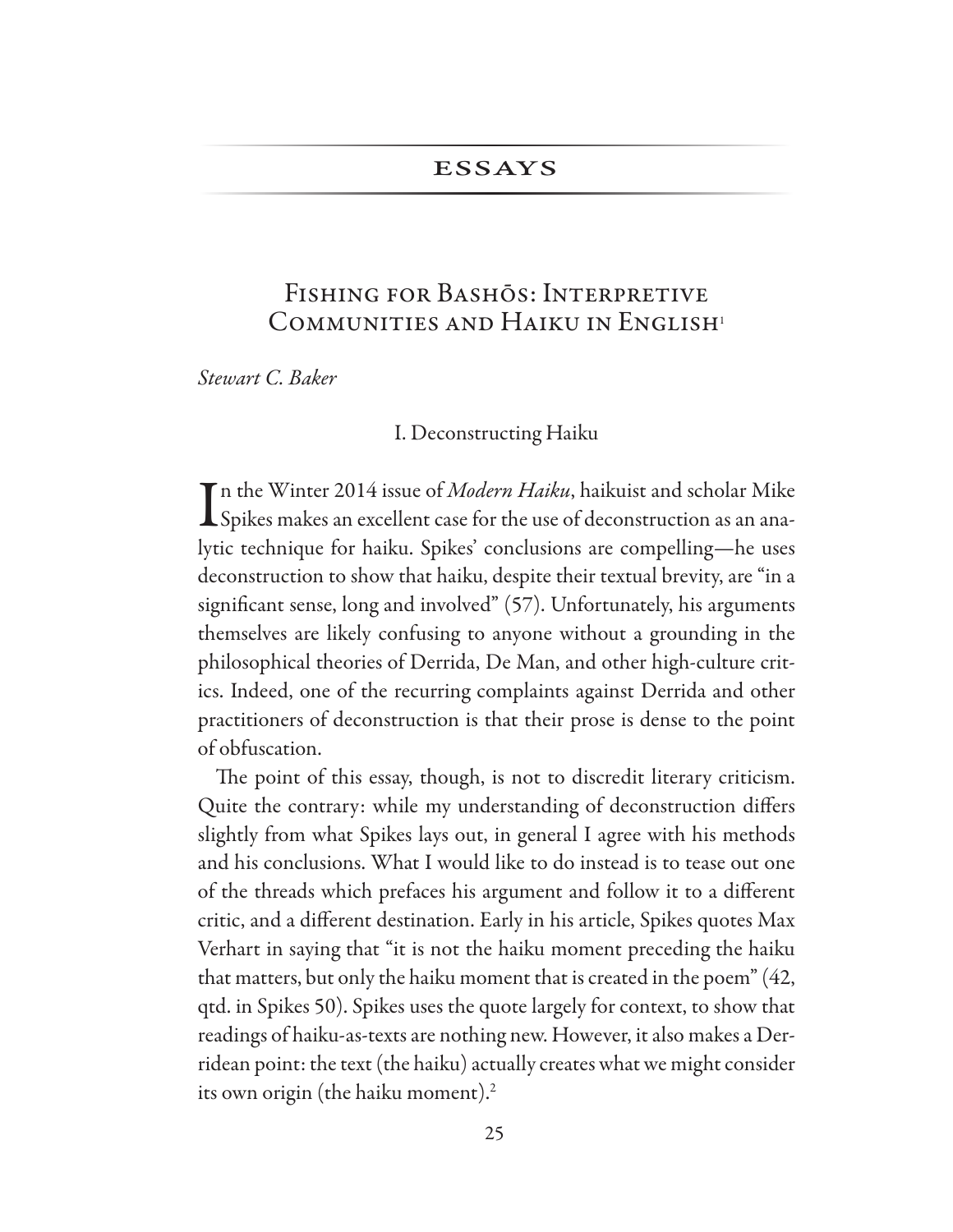This inversion may seem counter-intuitive and confusing. In the rest of this essay, I will attempt to make it clearer. First, I will summarize Stanley Fish's theory of interpretive communities; I will also briefly clarify what the word "text" means in a literary-critical context. After visiting Fish, we will return to the haikai world with a tour of Bashō's most famous haiku and most famous haibun, not only reinforcing Spikes' conclusion that literary analysis is indeed useful, but showing that apparently opposing methods are—contradictorily and complementarily—equally valid.

## II. The Text According to Stanley Fish

C tanley Fish, like Derrida is one of those theorists whose conclusions  $\boldsymbol{\bigcup}$  are counter-intuitive, yet compelling. In this essay, I will focus mostly on his theory of interpretive communities, which argues that the meaning of a text is largely created by readers-not writers. To properly grasp the finer points of that argument, it is first necessary to explain what Fish means by "text." A common argument against post-structural theory is that it is nonsense: how can a text be created by its readers? The very idea seems impossible. This changes when we take the time to step back and define our terms before diving in. Text, as Fish uses the term, does not so much mean 'words on a page' as 'a discourse created by the act of experiencing words on a page.<sup>3</sup>

In "Interpreting the Variorum," an essay on a collection of essays of Milton, Fish makes explicit three assumptions of traditional literary criticism which his work opposes: "that there is a sense [to a work of literature], that it is embedded or encoded in the text, and that it can be taken in at a single glance" ("Interpreting" 158). To Fish, reading does not lead to a singular, correct meaning (or 'sense') which is embedded in a work by its author. In fact, reading does not lead to anything: reading instead actively creates meaning through the reader's "making and revising of assumptions, ... rendering and regretting of judgments, ... coming to and abandoning of conclusions" as he or she reads, applying his or her own knowledge and experiences to a given piece of writing-in short, as Fish says, reading is an act of interpretation ("Interpreting" 167).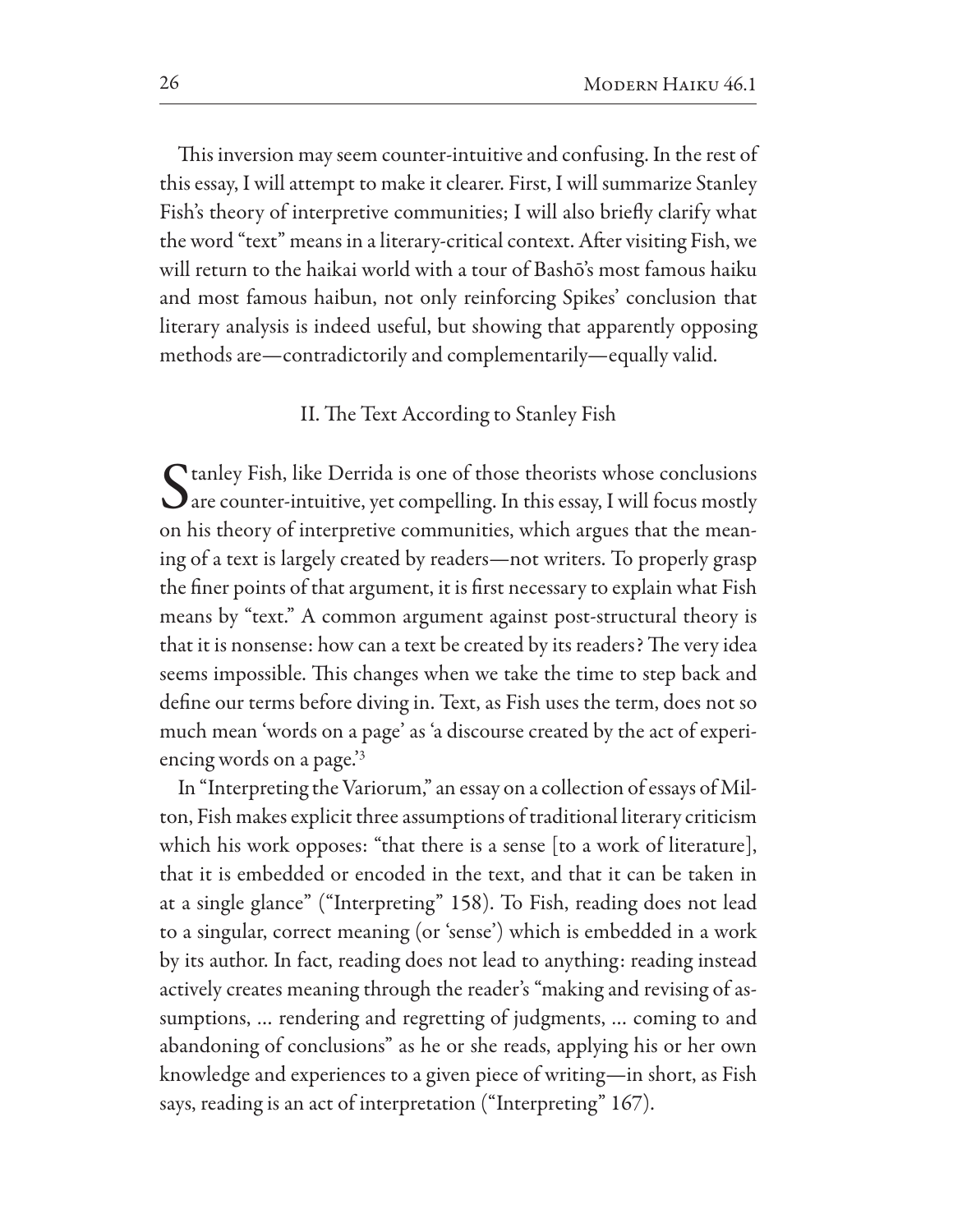This might seem a call for anarchy, but in fact it simply shifts the focus of criticism from writing to reading. And it is not true that readers exist in a vacuum, after all. Each reader belongs to one or more groupings—what Fish calls interpretive communities—which share common understandings of terms, analytical methods, and overall aesthetics. It is the "interpretive strategies" consisting of these understandings, brought to bear on works by readers, which create the various meanings assigned to any given poem ("Interpreting" 168).

If we return briefly to Spikes' article, we can see in the haikuists he cites two distinct communities: one-represented by Watts, Yasuda, and van den Heuvel-posits that the words in haiku make themselves transparent, so that the poem directly presents the object or experience it describes; the other—Verhart and Hotham—are more focused on the words as words. Spikes himself-with his deconstructive analysis-we might put in yet another interpretive community.

Then there are readers of haiku who only know what they were taught in elementary school; readers of haiku who are translators of old Japanese; readers of haiku who are astrophysicists; readers of haiku who are practitioners of Zen; readers of haiku who are professional photographers. The communities to which each of these readers belong will subtly but surely affect how they interpret a haiku or other work, because each shares a specific set of understandings about what haiku is for in the first place—an aesthetic, simply put. And we could surely come up with more example groups.

But enough of hypotheticals! Let's move on to some analysis, and see how an awareness of reading-as-meaning-making can change our understanding of haiku.

# III. Rain of Frogs

 $\bigcap$  efore we go any further, I want to make explicit that any reading of  $\bigcup$  Bashō which does not occur in Japanese is not a reading of Bashō: it is a reading of an interpretation of Bashō-an interpretation of an interpretation, if we accept for now Fish's argument that reading itself is interpretation.<sup>4</sup> Self-evident though it may seem to say that Bashō did not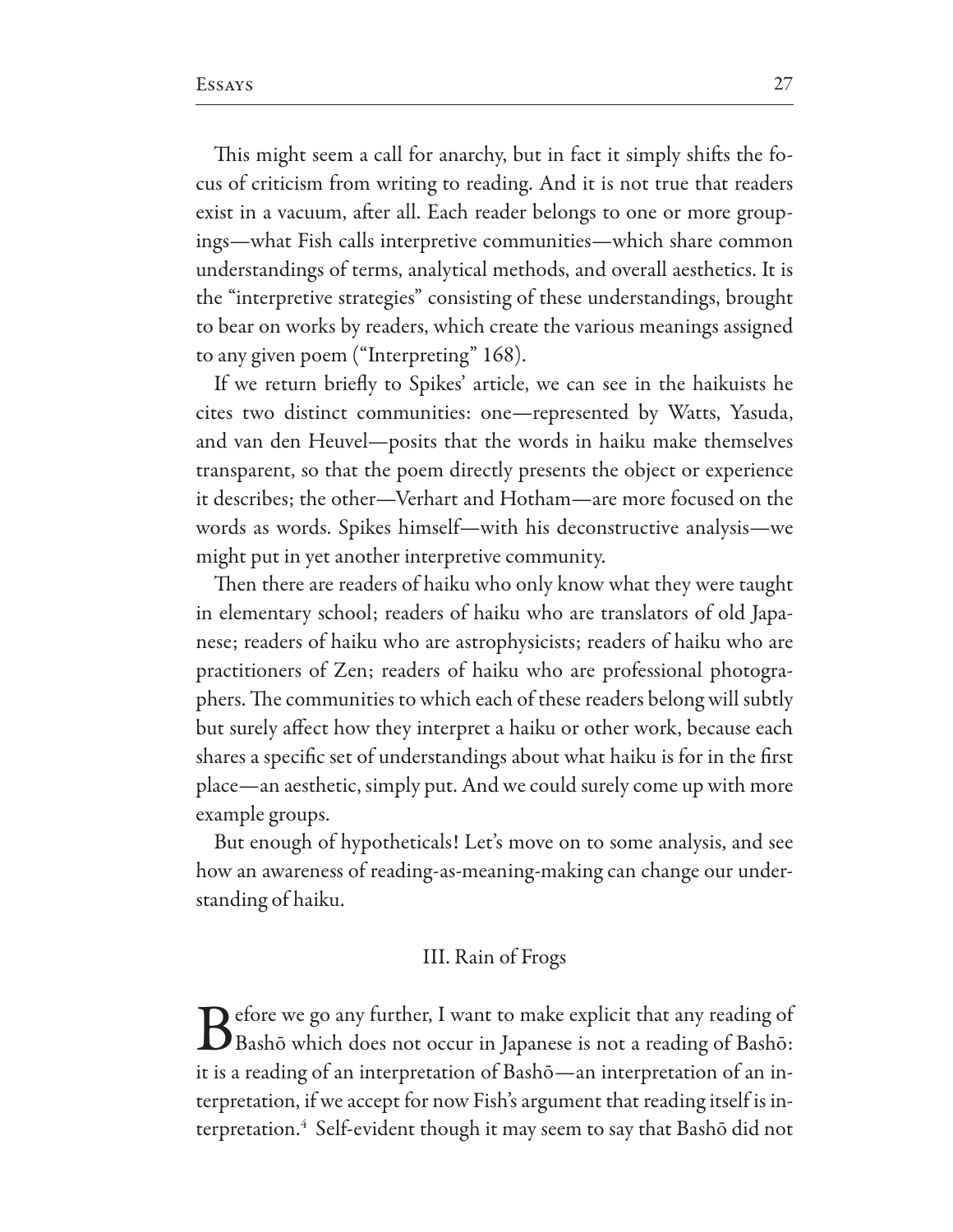write the English words "a frog jumps in" anywhere in his original poem, it is necessary to state exactly this to avoid unknowing misreadingseven if, like Fish, we accept that the original author's intended meaning is beyond our grasp as readers, and that there is thus no "true" reading.

A common translation of the poem in question looks something like "old pond / a frog jumps in / the sound of water." Simply looking at a transliteration of the poem, and the possible translations of each word, however, makes it clear that this is far from the only possible reading:

# furu ike ya kawazu tobikomu mizu no oto

The word *furui*, according to online dictionary WWWJDIC, can be translated as "old; aged; ancient; antiquated; stale; threadbare; outmoded; obsolete" (furui). While we can discard a few of these—"threadbare pond" doesn't have quite the right ring—it's easy to see how the job of a translator is less finding the supposed 'meaning' of a word than choosing a word or phrase in his or her own language which he or she believes will best carry the sense of the original as he or she understands it. Similarly, kawazu, meaning frog, might be singular or plural, as Japanese has no plural in most cases; we might also debate what kind of frog is pictured. Even the distinction between "old" and "ancient," subtle though it may be, will shade how we read the translated poem.

Hiroaki Sato makes this point well in his One Hundred Frogs, where he presents many translations, adaptations, and variations on Bashō's most famous poem. Of those, I wish to pick out just two translations:

| A lonely pond in age-old stillness sleeps | The old pond,    |
|-------------------------------------------|------------------|
| Apart, unstirred by sound or motion  till | A frog jumps in: |
| Suddenly into it a lithe frog leaps.      | Plop!            |
|                                           |                  |
| Curtis Hidden Page                        | Alan Watts       |

To those of us who write and read haiku today, Page's rendition seems so far from the original text that it barely even qualifies as a translation. In the first line, which we might translate on a more word-for-word basis as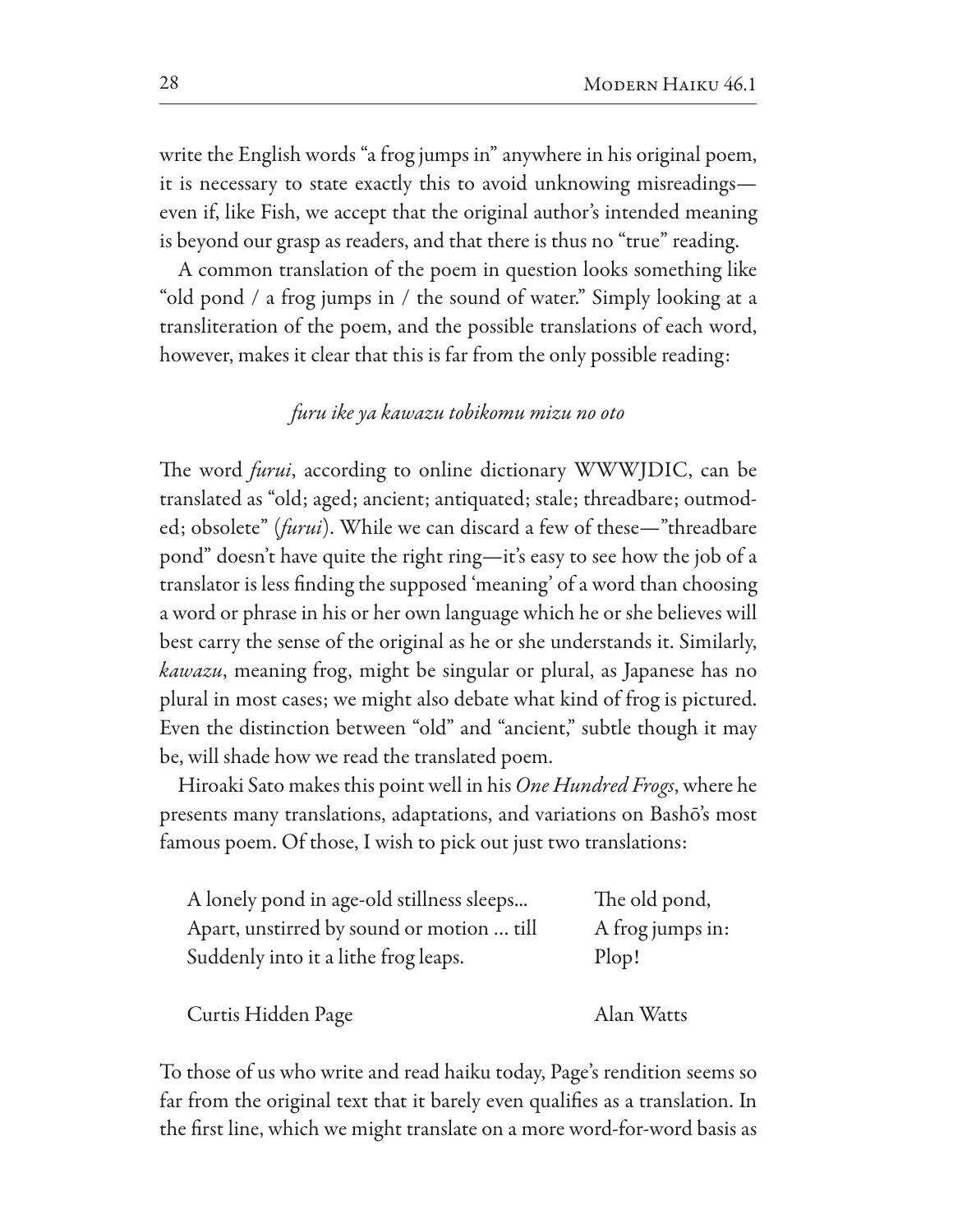"old pond," Page has added in a number of details not in the original: the pond is "lonely;" and it "sleeps" in "stillness." The second line of Page's poem does not exist at all in Bashō's original: its further development of the pond's tranquility seems entirely unnecessary to modern readers of haiku. The final line, corresponding to Bashō's "a frog jumps in," ends the poem before we even get to the "sound of water" which we expect to see, and which exists in Page's version only implicitly, in the "till" of the line before.

As much as we may cringe at Page's rendition of Bashō, to late nineteenth century American readers presumably unfamiliar with Japanese poetry, it must have been far more understandable as a poem than Watts' sparser translation would have. Then, too, as we might remember from Spikes' two types of haiku theorists, Watts is one of those who believes that the essence of haiku lies in its ability to "wordlessly" present a real, meaningful moment (48), breaking down the barriers inherent in an elaborate—almost purple—poem like Page's. Indeed, if we take Watts' history with Zen and other religious traditions into account, we can also put him into another interpretive community: that of the mystic who holds that haiku—much like Zen—can provide a "view of the ultimate reality," albeit one presented as poetry ("Haiku").<sup>5</sup>

As tempting as it is to say that Watts' translation is much more faithful to the original than Page's, neither is a 'correct' translation of Bashō's original. This does not mean that either version is incorrect: it is simply the nature of translation. There is no such thing as a 'correct' translation, because translation—like any other form of reading—necessarily draws on the background of the translator-or reader. As Fish puts it, each interpretive community will consider their reading of a text the only "true" reading, while in fact "the truth will be that each perceives the text (or texts) its interpretive strategies ... call into being" (Fish 171).<sup>6</sup> Both Watts' and Page's translations are 'true' readings for their interpretive communities, and it is only because we are much closer to Watts' than Page's that his translations seems more true to the original poem.

The disparities between interpretive communities are even more apparent in commentaries on the poem. Robert Aitken, a Zen teacher as well as a translator, argues that the real "significance" of the poem lies in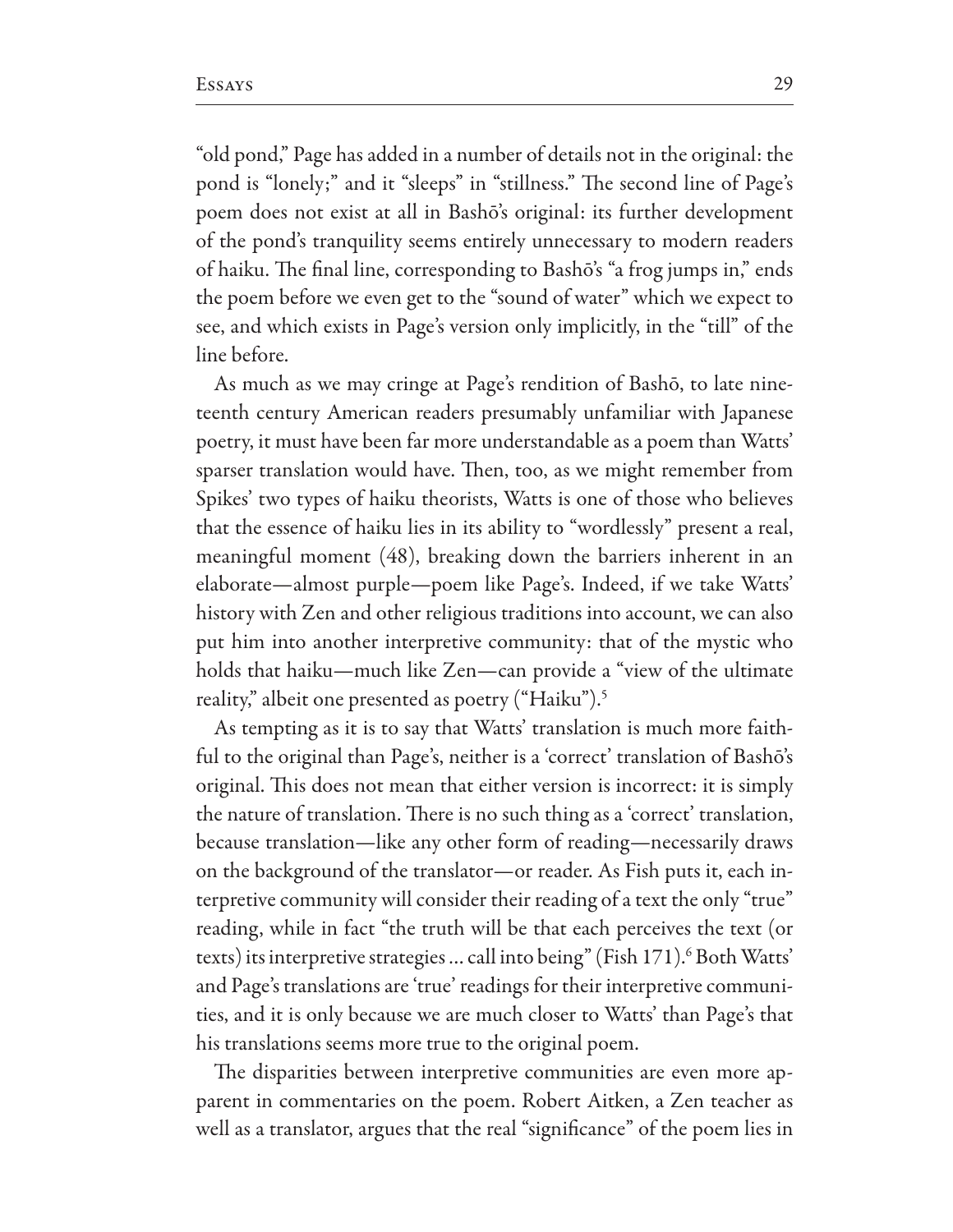the fact that Bashō, in drawing to our attention the tiny splash of a frog in an old pond, brings together an immediate sound with a "timeless, ancient" setting of a mossy pond to create an "exquisite unity" of ancient and immediate which rests in all of Bashō's mature haiku (4). Aitken is discussing the poem explicitly in the context of Buddhism, a context in which it makes perfect sense to say that Bashō presents his own mind as an ancient pond, and that the scene presents a "serene and potent ... condition familiar to mature Zen students" (4).

Kawamoto Kōji, a Japanese literary critic, is less concerned with spiritual matters: he points out that one contemporary explanation of Bashō's famous haiku<sup>7</sup> claims that the sound of the frog entering the water was intended primarily to "violate a firmly established waka principle," which requires poems about frogs to mention the song of the frogs. The brilliance of the haiku for Kawamoto is that Bashō, by focusing on the sound of the frog's entry into the water instead of its song, "disregards the traditional treatment," thus making his poem fresh and effective to its contemporary readers (76).

Hasegawa Kai, a Japanese haikuist as well as literary critic, takes a similar approach to Kawamoto by placing the haiku in its historical context. He points out that Bashō's disciple Kagami Shiko records the origin of this haiku at a gathering where Bashō and other poets occasionally heard the sounds of frogs leaping into water outside the poet's hut  $(72)^8$  In an interview with Richard Gilbert, Hasegawa says that, despite its common surface treatment, the poem is excellent not because of its subject matter but largely because of its *kire*, or cutting. However, it is not the cutting words such as ya or kana which Hasegawa finds so interesting in the "old" pond" poem. Instead, it is a non-textual "cutting before and after," a kind of kire which uses the sound of the frog as a sort of ma, or gap, to open in the mind an awareness of the absence of sound, a sort of "inadvertent" noticing often suggested in haiku by the cutting word keri (80-81). The cut, that is, takes place outside of the poem, as its effects filter through our consciousness.

While all three of these critics agree that "old pond" is an excellent example of haiku, each hold very different, sincere beliefs as to the reason for that excellence, beliefs which stem from the interpretive strategies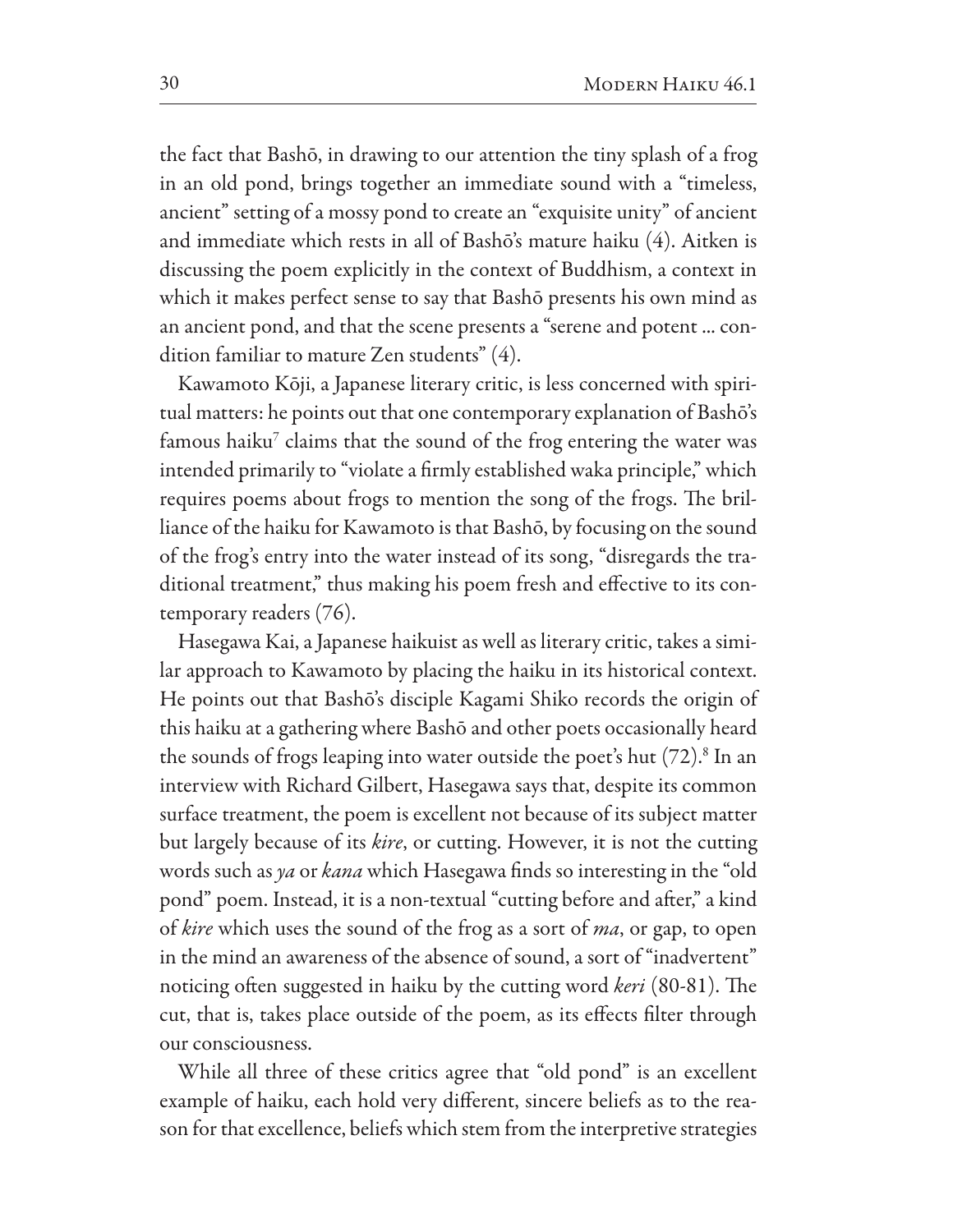used by their interpretive communities. For Aitken, a Zen teacher, the historical rules of waka and renga have less relevance than how Bashō's haiku might help practitioners of Zen today. For Kawamoto, primarily a literary scholar, it is more important to set Bashō and his work into historical context and draw conclusions on a more literary level. Hasegawa, a haikuist as well as a scholar, is interested in the historical context as well, but primarily as a way of understanding the effects the haiku can have on the mind of the poet and the mind of the reader.

### IV. Narrow Road(s)

Tasegawa's "cutting before and after" can actually make for a useful **L** way to think about how interpretive communities create a communal "text" when reading a poem or other work. If we examine treatments of Bashō's poetic diary, Oku no Hosomichi (commonly translated as "Narrow Road to the Deep North"), we will see that much of the interpretation of this longer work takes place before we even read its first word—even when the piece is simply named and not being actively presented at all. Just as with the "old pond" poem, this problem may seem at first to be purely one of translation: how do we change this Japanese title into a sensible English rendition which carries the right sense? Should the particle no mean "of," or is it more accurately "towards" in this context, or "through"? Is this a single narrow road, or is it a group of roads? What or where exactly is oku? And so on.

But, again just as with "old pond," much of how a translator renders the Japanese phrase depends on his or her interpretive community's shared tools for interpreting. Put simply, that is: it depends on why the translator believes Bashō made his journey, and in a broader sense why Bashō wrote poetry at all. The various titles translators choose make it clear that even a small difference in interpretation can have quite an effect.

Tim Chilcott, an academic and amateur translator, has put together a fascinating pseudo-translation of Oku no Hosomichi by comparing a number of other translations and compiling the results into a single coherent text. Chilcott points out that there are a number of ways to translate that one little word, oku. The word literally means "interior, inner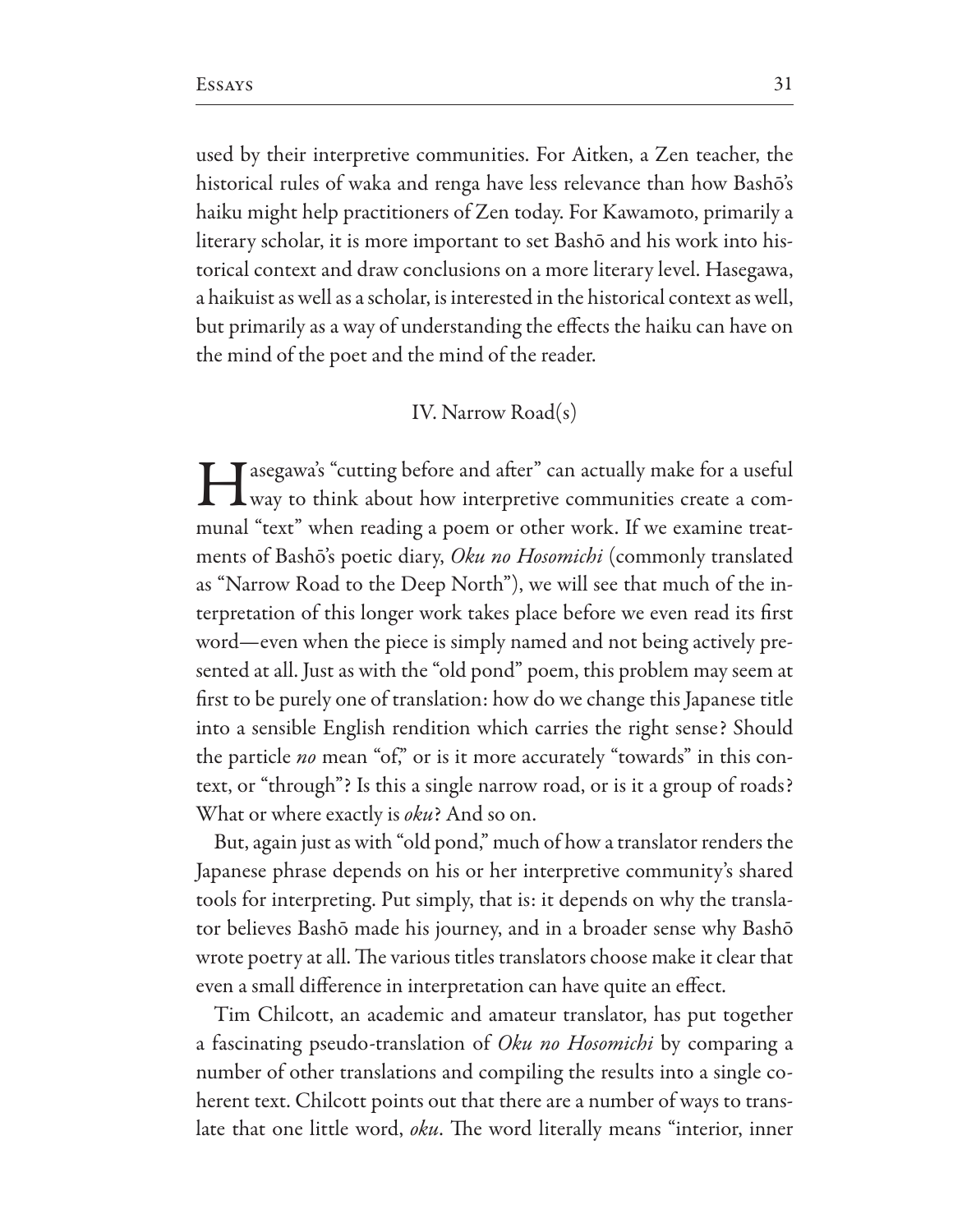part, inside", but in the context of Bashō's usage it acts as somewhat of a pun, meaning not only the topographical term for the northern provinces of Japan, but also partially a sort of spiritual inner space (Chilcott v). Chilcott presents a number of title translations which illustrate his point of just how complicated the word is: oku is rendered variously as "a far province," "far towns," "the interior," and "the deep north," as well as left entirely alone—Donald Keene simply calls the work "The Narrow Road to Oku" (Chilcott v-vi). And many other possibilities exist: Robert Aitken, who placed such a Zen focus on the "old pond" haiku, calls the work "The Narrow Way Within" (21), a translation so radically different from most that it seems to discuss an entirely different work.

As with "old pond," commentaries on the work bring the different interpretive communities into even sharper relief. Aitken, as we might expect, frames the journey as primarily a religious one—he calls it Bashō's "best-known pilgrimage" (21)—and while he is certainly aware that Bashō's account contains significant changes from his actual journey he is more concerned with how its sections can serve as "a good Zen story" (73). Donald Keene, on the other hand—like Kawamoto in his discussion of the "old pond" haiku-is more focused of the historical, literary context of Bashō's work. Keene argues that Bashō, in making his trip, wished primarily to "renew his art by direct contact with places that had inspired the poets of the past"-in particular Saigyō, a twelfth century poet (379). Keene also points more strongly to Bashō's revision habit, arguing that the structure of Oku no Hosomichi may have been modeled after the rules for traditional linked verse—in other words, it was created as a literary work foremost, and a representation of an actual journey as a secondary concern. While not denying these formations of a spiritual or literary grand project, David Barnhill makes the argument that Bashō also had a simpler travel goal in mind: he needed to "spread the word of his style and ... gain more disciples;" the journey was, "put crudely: ... good for business" (5). Even the Bashōs amongst us must eat.

It is worth reiterating that these differing interpretations are neither correct nor incorrect as such. When viewed in the context of their respective interpretive communities, each reading is the only "true" reading. Or, at least, one possible "true" reading—for there will always be minor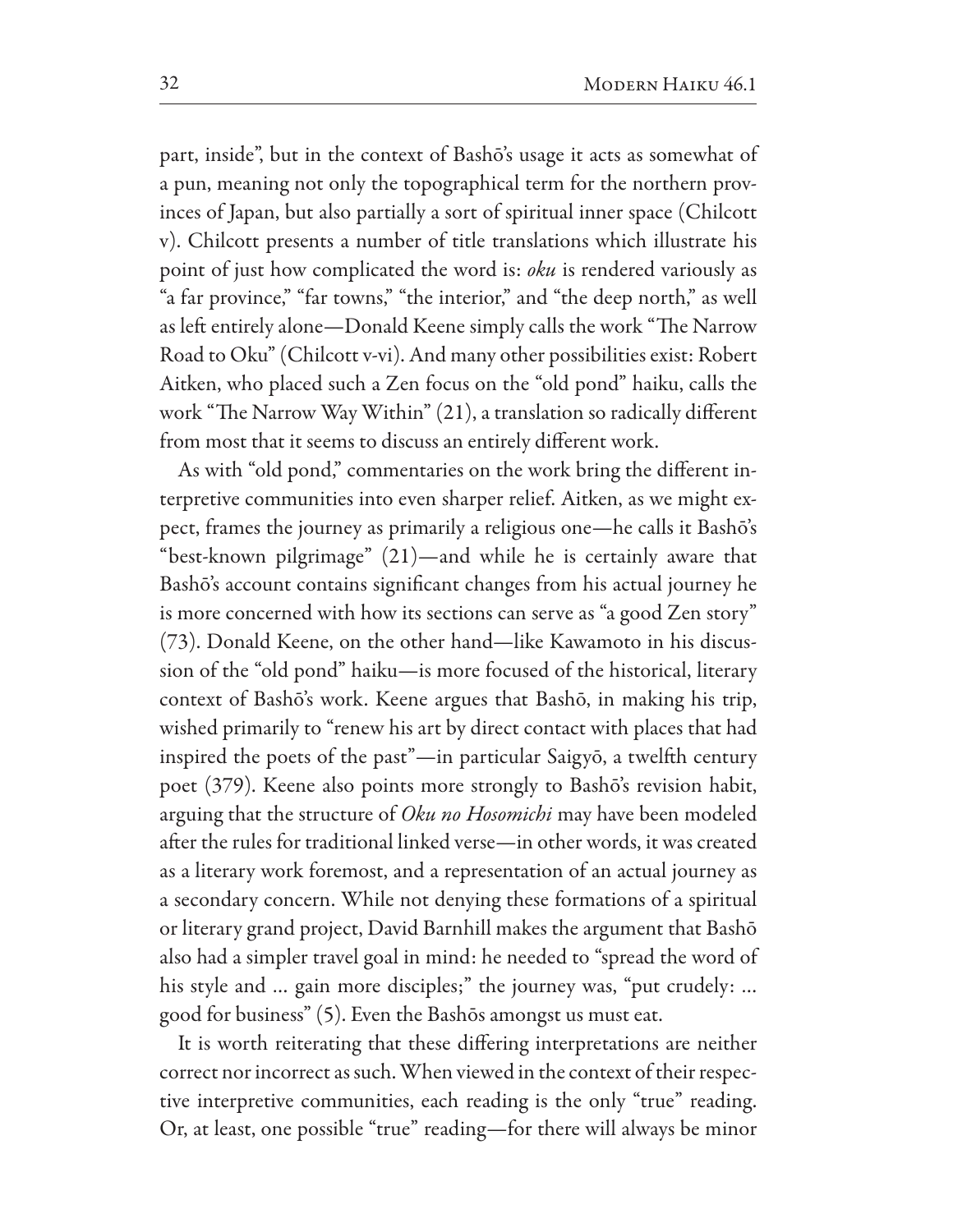variations and disagreements between members of a given community. It should be noted as well that any given reader can belong to multiple communities, and that his or her reading of a single work can create multiple texts depending on which community he or she is currently among. That is: it is perfectly reasonable for the same person to say in one context "Oku no Hosomichi presents a timeless exploration of the eternal real" and in another "Oku no Hosomichi presents an idealized literary version of Bashō's travels through Japan." For (e.g.) a Zen teacher with an interest in Japanese literary history—or for a literary historian with an interest in Zen-both readings can co-exist, complementing each other even as they seem to contradict.

### V. Conclusion: The Journey Itself Home

Come readers might be shaking in their boots at this juncture. And  $\bigcup$  indeed, Fish points out that critics of his theories often fear that they point to "a world in which every utterance has an infinite plurality of meanings" ("Is There a Text" 307). But there is no need to fret about such things, as interpretation is never totally arbitrary: there is always some shared understanding, no matter how far apart interpretive communities may seem.

In fact, it is precisely the variety of interpretation which allows us to fully appreciate a text. By approaching a text from different angles, we bring to light multiple readings; these readings, while they may seem contradictory, co-exist. As Fish puts it, "there are disagreements and .. they can be debated in a principled way ... because of a stability in the makeup of interpretive communities" (171). Although we can never arrive at a 'correct' meaning of a text, that same multiplicity of meaningsthe text's irreducible quality of being interpreted in different ways, or viewed through different lenses-is in fact what allows us to have debates about a text's meaning in the first place, and to understand one another while we do.

Discussion of a poem allows us to reach a fuller understanding of it than if we were only to adhere to one single, unitary view. It also helps us learn about ourselves and how we experience our surroundings, to ques-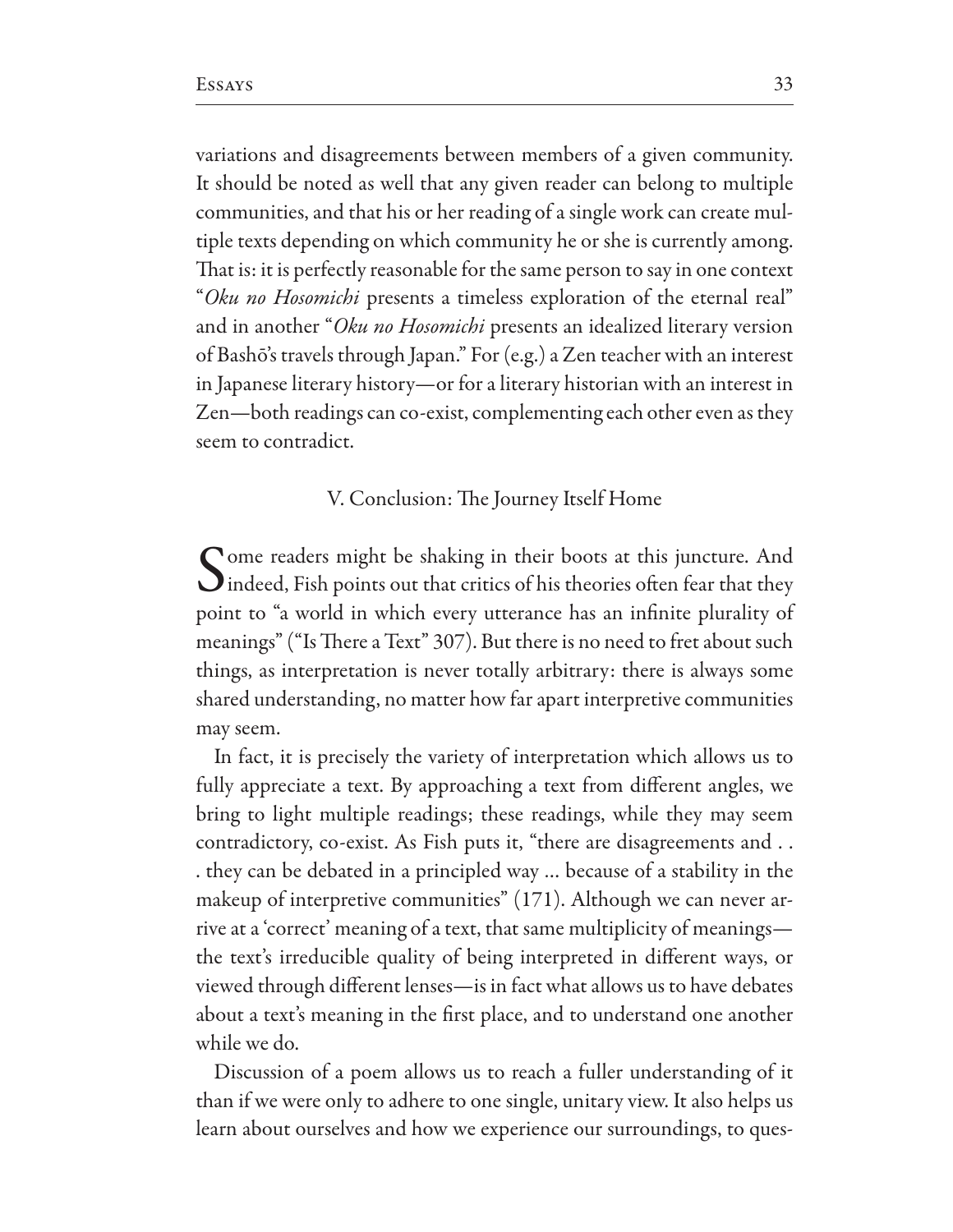tion what we hold as unarguably true and right and to arrive at a more nuanced view of reality. And isn't this ultimately one reason for poetry's existence? Not only to show us a pretty scene or transport us to another place and time, but to help us learn about who we were, are, and could be. It is this questioning—this journey to the make-believe destination of "the answer"—which is essential to learning, and to life.

As Bashō himself writes at the beginning of Oku no Hosomichi:

Months and days are the wayfarers of a hundred generations, the years too, going and coming, are wanderers. For those who drift life away on a boat, for those who meet age leading a horse by the mouth, each day is a journey, the journey itself home. (Bashō, 49).

## **NOTES**

<sup>1</sup> This essay is based on a presentation, "Do All Roads Lead to Bashō?" given at the 2013 Haiku North America conference. The Prezi for that presentation can be viewed online at http://bit.ly/W4dnlp

<sup>2</sup> At the same time, it is impossible to deny that it first stems from that reality. The idea that a text is created from reality, in other words, is first overturned to show that the text itself creates reality, but that overturning must then itself made problematic. The point here is not that one thing happens before another, or that one is more important than another, but that the whole system of binary oppositions poses serious philosophical problems. Deconstruction, through displacing binaries, attempts first and foremost to show this. Derrida calls this "[marking] the interval between inversion ... and the irruptive emergence of a new 'concept'" (39). A clearer way of thinking about it is by asking: is a door inside or outside the room it leads to? Neither answer makes much sense, and to a deconstructionist, the question of whether text or reality comes first is equally meaningless—or at least, it is the not the best question. It is more useful by far to ask: why do we insist that the door must be part of the room?

<sup>3</sup> Roland Barthes, yet another theorist, may help to clarify things. He makes the following distinction: "the work can be held in the hand, the text ... is experienced only in an activity of production" (157). That is, the work is the physical or literal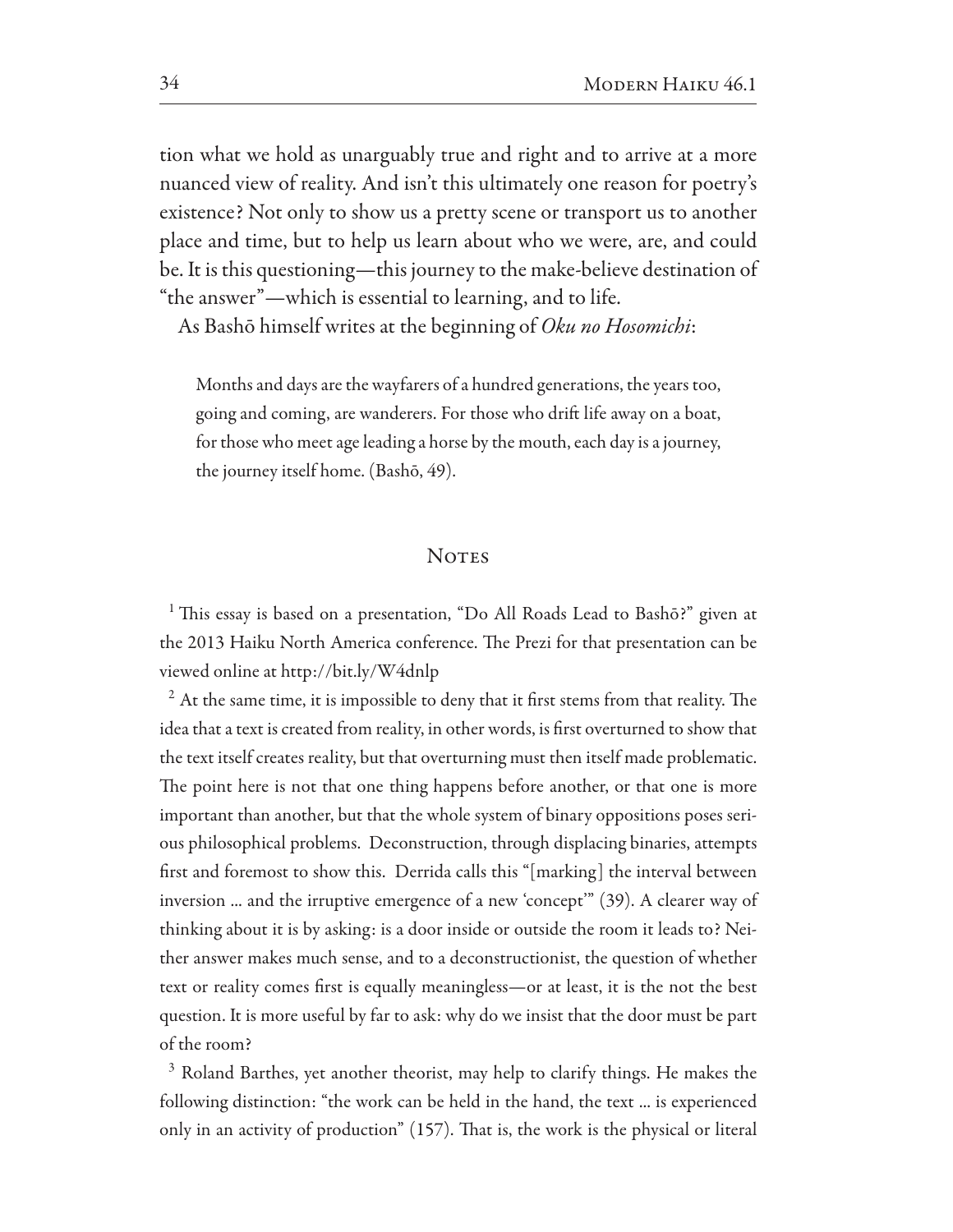thing-of-the-writing; the text is how we interpret it on any given reading. Hence, texts change from reading to reading while works stay the same.

<sup>4</sup> This is not to claim that Japanese readers somehow have an "essential" grasp on haiku or on Bashō by dint of their Japanese-ness. As many interpretations of haiku exist in Japanese as in English and other languages, and just as many Japanese are totally baffled by the form as Americans, Australians, Brazillians, and so on. Nonetheless the specific Japanese words signify differently, and that signification has been changed by how the translator chose to interpret them. Some possible readings are lost by translations, and others which were not possible in the original are opened up.

<sup>5</sup> Interestingly, as Michael Dylan Welch notes in his annotation of Watts' essay, a similar idea has been put forward by Roland Barthes, the post-structuralist quoted in footnote iii above. Barthes argues that haiku is not a signifier, but simply is—that is, a haiku's words do not exist as signposts to things, but are essentially the same as the things themselves ("Haiku Missionary"). The idea of haiku-as-reality is so prevalent, then, it is held by two apparently opposing camps: Zen Buddhist readers and literary theorists. Although, as Derrida reminds us in footnote ii, no opposition is ever stable.

 $6$  As Barthes might put it, the reader creates the socially-held text through the act of reading the physical work. We can see one interesting example of this in Welch's response to Watts' essay: Welch admits he is "uncomfortable with the agenda" Watts' assertion of haiku-as-ultimate-reality places on haiku. This agenda, for Welch, "pollut[es] haiku as literature," ("Haiku Missionary") however for Watts and other Zen practitioners, haiku was never 'pure' literature in the first place, but something like a koan: a "profoundly startling simplicity," as Watts puts it, which can lead from the trappings of perceived reality to an "ultimate reality" which lies beyond ("Haiku"). Those in other interpretive communities, on the other hand, might posit a number of other, equally "true" essences of haiku, or might deny that one exists at all-in itself a kind of argument for a "true" reading.

 $\frac{7}{7}$  In the context of a discussion on the history of Japanese poetic aesthetics, it seems pertinent to note that what we have been calling a haiku is more correctly a standalone 'hokku,' which could potentially serve as the opening verse to a communally written, longer poem.

<sup>8</sup> It is interesting to note in passing that this proposed origin of the poem means there literally were multiple frogs—at least in the poem's original inspiration.